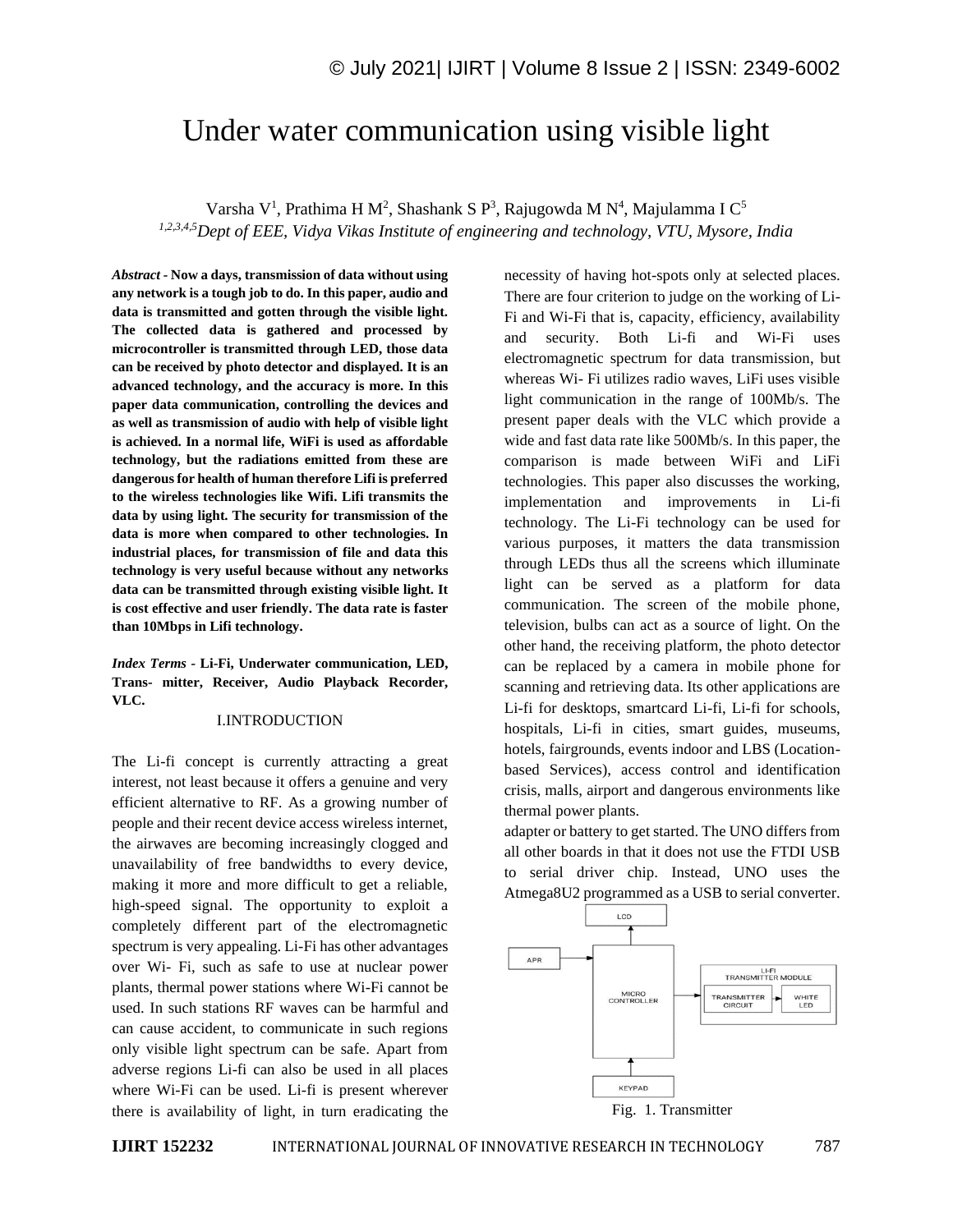# II.BLOCK DIAGRAM

The block diagram shown in the figure 1 represents the operation of transmitter. The transmitter receives the data from audio playback recorder and keypad as a input. Thus the data collected from the input are being transmitted to the Li-Fi transmitter module. The data which is going to be transmit can be viewed in LCD. In the transmitter module the data has been transmitted through the LED by the transmitter circuit which is shown in figure 3 . The data that are transmitted by transmitter



Receiver is received and processed in receiver. The process happening in receiver is shown in figure 2.Li-Fi receiver module con- sists a detector and an amplifier. When the transmitted data once reaches the detector the received signals are amplified with amplifier. The processed data is obtained to user through speaker.

#### III.HARDWARE REQUIREMENTS

#### A. Microcontroller

The Arduino UNO is a microcontroller board based on the ATmega328. It has 14 digital i/o pins (of which 6 pins can be used as Pulse Width Modulation outputs), 6 analog inputs, a 16MHz crystal oscillator, a USB connection port,an ICSP header,a reset button and a power jack. It contains everything that are needed to support the microcontroller; simply connect it to a PC with a USB cable or power it with a AC to DC





Fig. 3. LiFi Transmitter circuit



Fig. 4. LiFi Receiver circuit

LiFi uses the visible light part of the electromagnetic spectrum to transmit data at extremely high speeds. Li-Fi module is shown in figure 5. This technology is in contrast to established forms of wireless communications like Wifi which use traditional radio frequency signals to transmit data. With Lifi, data is transmitted by modulating the light intensity, which is received by a photosensitive detector and light signal is demodulated into electronic signal. Lifi transmitter and receiver circuit are shown in figure 3 and figure 4 respectively. This modulation is performed in such a way that it is not visible to the naked human eye. Lifi is a category of Optical Wireless Communications (OWC). OWC include IR and UV communications as well as visible light. However, Lifi is unique in that the same visible light used for illumination may also be used for communication.



Fig. 5. LiFi Module

# C. LCD

It is a flat-panel display or other electronic visual display which uses light-modulating properties of liquid crystals. Liquid crystals do not directly emit light. LCDs are available to display arbitrary images (as in a general-purpose computer display) or fixed images with low information content, which can be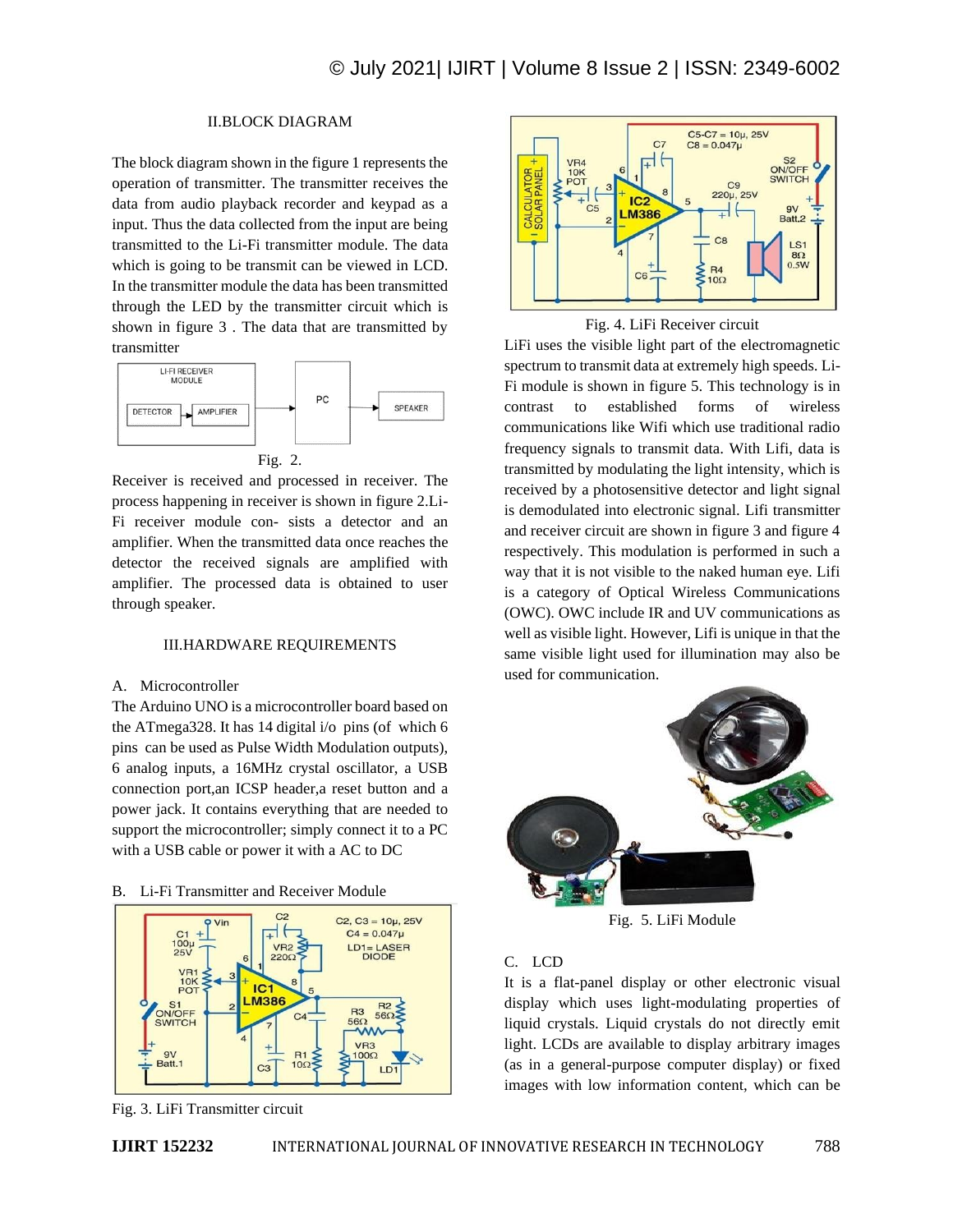displayed or hidden, such as predefined words, numberdigits, and 7 segment displays as in a digital clocks.

## D. Power Supply

Power supply is an electrical device which supplies electric power to an electrical load. The power supplies primary function is to convert electric current from a source to the correct frequency, voltage, and current to power the load. Hence power supplies are sometimes referred to as electric power converters.

## E. Audio Playback Recorder



Fig. 6. Audio Playback Recorder

There are several types of voice recorder and playback systems available in the market but most of them are costly and their circuits are complex to assemble. Here is a simple voice recorder which is shown in figure 6. It is used as a playback system for recording and playback of voice messages. We can send a voice message for our friends and family whenever you go out, that they can hear by pressing the 'play' button. This Audio playback recorder is built around a recording and playback chip that supports voice recording for nearly 16 to 30 seconds and it can be clearly reproduced. It can be used in different types of applications such as railway announcement systems, doorbells, and automatic telephone answering devices.

## IV.SOFTWARE REQUIREMENTS

## A. MPLAB IDE

Microchip has a large suite of software and hardware development tools integrated within one software package called MPLAB Integrated Development Environment (IDE). It is called an Integrated Development Environment, or IDE, because it provides a single integrated environment to develop code for embedded microcontrollers. MPLAB IDE runs as a 32-bit application on Microsoft Windows, is easy to use and includes a host of free software components for fast ap- plication development and super-charged debugging. Moving between tools is a snap and upgrading from the free software simulator to hardware debug and programming tools is done in a flash because MPLAB IDE has the same UI for all tools.

## B. Embedded C

Embedded C is a set of language extensions for the C programming language by the C standards Committee to address commonality issues that exist between C extensions for different embedded systems. Embedded C programming typically needs nonstandard extensions for the C language to support enhanced microprocessor features like basic in- put/output operations and multiple distinct memory banks.

#### V.OVERVIEW

In this paper, the implementation and analysis of two stereo audio transmitting methods referred to as Pulse Code Modulation streaming and MP3 streaming over Visible Light Communication are presented. Audio transferring is an essential component in home entertainment. The communication architecture implemented is composed of software and hardware subsections. Hardware components are implemented using low cost components such as photodiode as the receiver, Light Emitting Diodes as the transmitter and a universal serial bus (USB) module as the interface between the software and hardware subsection. The software subsection produces a transmission-ready binary data stream from audio files and the hardware subsystem transmits the binary stream over a free space Visible Light Communication link.

### VI.ADVANTAGES

### A.Efficiency

Li-Fi works on visible light technology. Since homes and offices already have LED bulbs for lighting purposes, the same source of light can be used to transmit data. Hence, it is very efficient in terms of costs as well as energy. Light must be on to transmit data, so when there is no need for light, it can be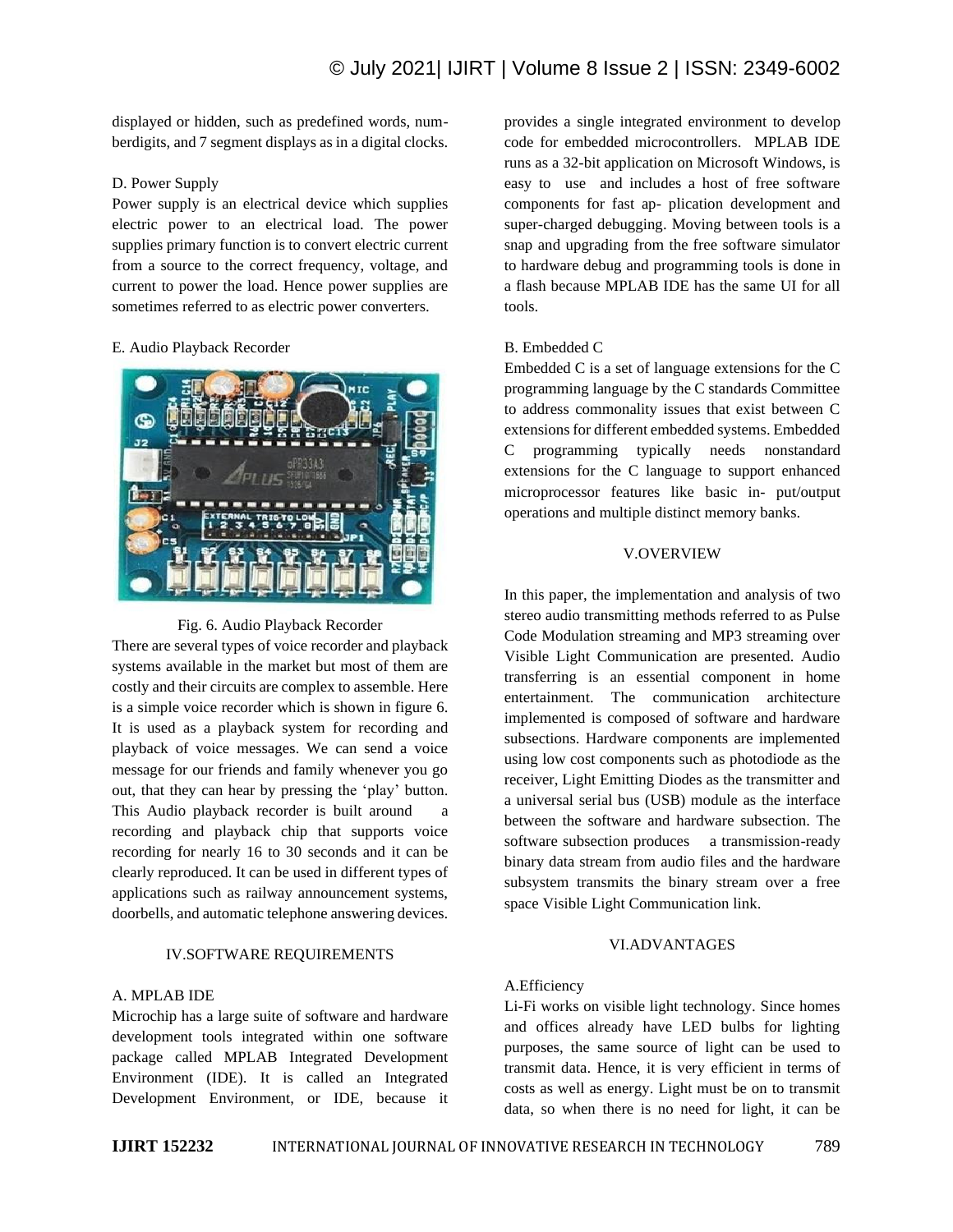reduced to a point where it appears off to human eye but is actually still on and working.

## B.Availability

Wherever there is a light source, there can be Internet. Light bulbs are present everywhere – in homes, offices, shops, malls and even planes, meaning that high-speed data transmission could be available everywhere.

## C.Security

One main advantage of Li-Fi is security. Since light cannot pass through opaque structures, Li-Fi Internet is available only to the users within a room and cannot be breached by users in other rooms or buildings.

## D.Speed

The speed of voice communication and data transmission.

## E.Cost

Li-Fi is very cheap, because it does not required any licence like Wi-Fi. Due to use of Li-Fi the device switching is very simple.

## VII.APPLICATIONS

- This project can be used for audio transmission in military operations, fisherman security.
- This project can be paved the way for excavation activities under the sea.

## VIII.EXISTING SYSTEM

The traditional method of communication was done by line signals, but this has been replaced by voice communication, and line signals are now used in emergencies when voice communications have failed. Surface supplied divers wear helmet attached with a closed-circuit video camera that allows the surface team to monitor the activity of divers and to inspect the tasks. This can also be used to transmit hand signals to the surface if voice communications fails. A diver can write text messages on underwater slates for communication with other divers, and there are some dive computers which allow a limited number of programmed text messages that can be sent to other divers through water or to the surface person with compatible device.

## IX.PROPOSED SYSTEM

Visible light communication (VLC) based underwater communication, which uses visible light range between375nm and 780nm as optical carrier for data transmission and illumination. It uses fast pulses of light to transmit information wirelessly. VLC uses white Light Emitting Diodes (LED), which send collected data by flashing light at speeds undetectable to the human eye. One major advantage of VLC is that we can use the infrastructure around us without having to make any changes to it. LEDs' ability to transfer information signals over light (light which is between 400THz to 800THz of frequency and whose wavelength is between 400nm to 700nm) makes it a very good communication medium. The LED lighting system can achieve lower power consumption and has a longer life- time compared to the fluorescent lamp system.

### X.CONCLUSION

This paper gives the overall view of a system which are useful for the one-to-one underwater communication at faster speed. It overcomes the problem which occurs in communication and give the secure communication. Our system is effective for security purpose of the ships. If this system is used in Navy, it would be more effective for long distance communication. So it would be efficient if our system would be implemented for underwater communication. The Communication range of Li FI is higher, it does not disperse under water, power consumption is lesser, the packaging is smaller, higher data transmission speed can be achieved. With all these advantages we conclude that Li-Fi is a better technology that can be used for underwater communication when compared to acoustic methods of communication underwater.

## XI.FUTURE SCOPE OF THIS PAPER

A higher end camera and laser can be used to achieve better efficiency and higher transmission speed. A camera and a laser can be used at both receiver and transmission end to establish two-way communication. This paper can be used in Robotics control. This paper can be used in Heavy machinery controls in varies industries